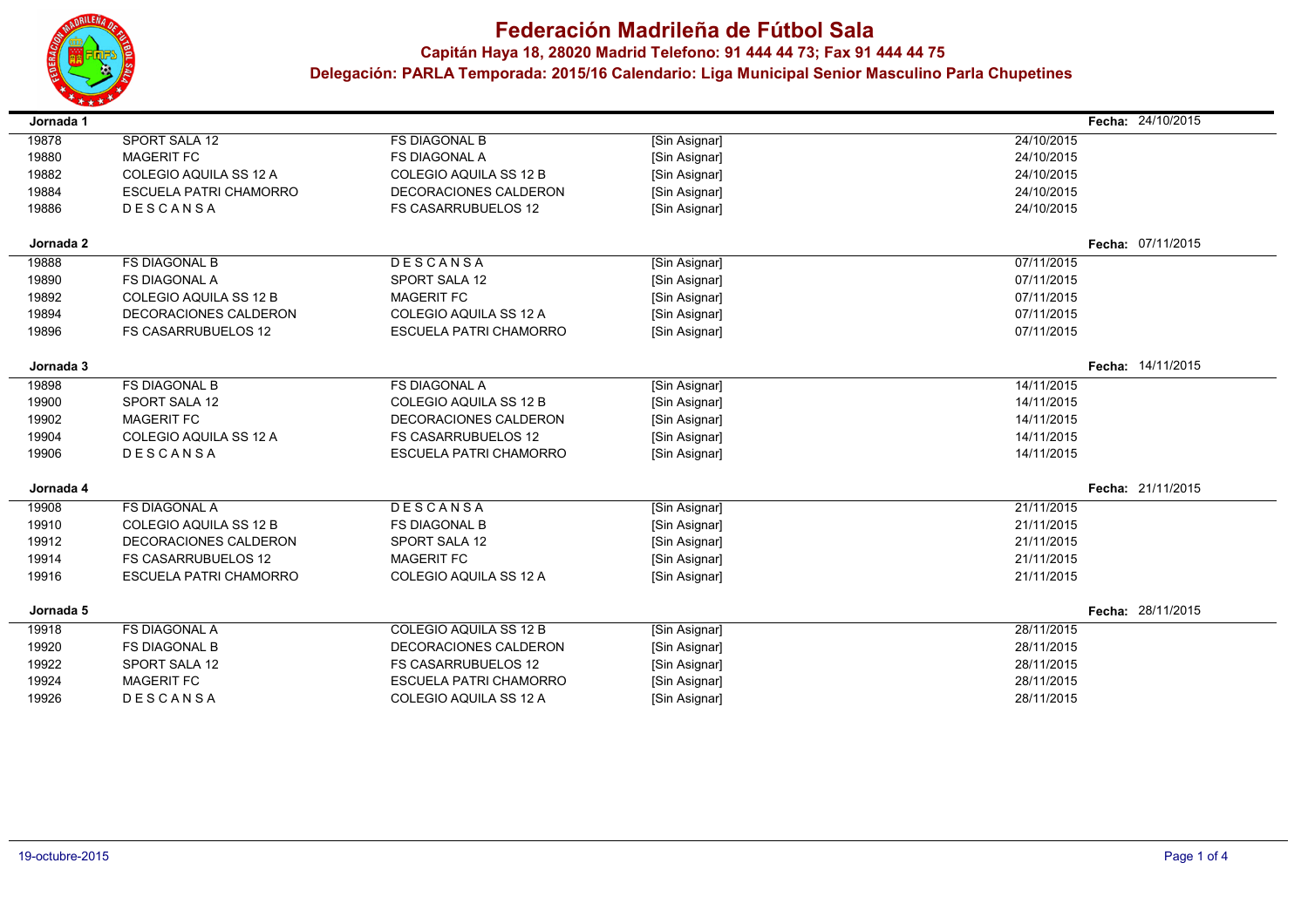

# **Federación Madrileña de Fútbol Sala**

### **Capitán Haya 18, <sup>28020</sup> Madrid Telefono: 91 444 44 73; Fax 91 444 44 75**

| Jornada 6  |                               |                               |               |            | Fecha: 12/12/2015 |
|------------|-------------------------------|-------------------------------|---------------|------------|-------------------|
| 19928      | COLEGIO AQUILA SS 12 B        | DESCANSA                      | [Sin Asignar] | 12/12/2015 |                   |
| 19930      | DECORACIONES CALDERON         | <b>FS DIAGONAL A</b>          | [Sin Asignar] | 12/12/2015 |                   |
| 19932      | <b>FS CASARRUBUELOS 12</b>    | <b>FS DIAGONAL B</b>          | [Sin Asignar] | 12/12/2015 |                   |
| 19934      | <b>ESCUELA PATRI CHAMORRO</b> | <b>SPORT SALA 12</b>          | [Sin Asignar] | 12/12/2015 |                   |
| 19936      | COLEGIO AQUILA SS 12 A        | <b>MAGERIT FC</b>             | [Sin Asignar] | 12/12/2015 |                   |
| Jornada 7  |                               |                               |               |            | Fecha: 19/12/2015 |
| 19938      | COLEGIO AQUILA SS 12 B        | DECORACIONES CALDERON         | [Sin Asignar] | 19/12/2015 |                   |
| 19940      | <b>FS DIAGONAL A</b>          | <b>FS CASARRUBUELOS 12</b>    | [Sin Asignar] | 19/12/2015 |                   |
| 19942      | <b>FS DIAGONAL B</b>          | <b>ESCUELA PATRI CHAMORRO</b> | [Sin Asignar] | 19/12/2015 |                   |
| 19944      | SPORT SALA 12                 | COLEGIO AQUILA SS 12 A        | [Sin Asignar] | 19/12/2015 |                   |
| 19946      | DESCANSA                      | <b>MAGERIT FC</b>             | [Sin Asignar] | 19/12/2015 |                   |
| Jornada 8  |                               |                               |               |            | Fecha: 09/01/2016 |
| 19948      | DESCANSA                      | DECORACIONES CALDERON         | [Sin Asignar] | 09/01/2016 |                   |
| 19950      | <b>FS CASARRUBUELOS 12</b>    | COLEGIO AQUILA SS 12 B        | [Sin Asignar] | 09/01/2016 |                   |
| 19952      | <b>ESCUELA PATRI CHAMORRO</b> | <b>FS DIAGONAL A</b>          | [Sin Asignar] | 09/01/2016 |                   |
| 19954      | COLEGIO AQUILA SS 12 A        | <b>FS DIAGONAL B</b>          | [Sin Asignar] | 09/01/2016 |                   |
| 19956      | <b>MAGERIT FC</b>             | SPORT SALA 12                 | [Sin Asignar] | 09/01/2016 |                   |
| Jornada 9  |                               |                               |               |            | Fecha: 16/01/2016 |
| 19958      | DECORACIONES CALDERON         | <b>FS CASARRUBUELOS 12</b>    | [Sin Asignar] | 16/01/2016 |                   |
| 19960      | COLEGIO AQUILA SS 12 B        | <b>ESCUELA PATRI CHAMORRO</b> | [Sin Asignar] | 16/01/2016 |                   |
| 19962      | <b>FS DIAGONAL A</b>          | COLEGIO AQUILA SS 12 A        | [Sin Asignar] | 16/01/2016 |                   |
| 19964      | <b>FS DIAGONAL B</b>          | <b>MAGERIT FC</b>             | [Sin Asignar] | 16/01/2016 |                   |
| 19966      | SPORT SALA 12                 | DESCANSA                      | [Sin Asignar] | 16/01/2016 |                   |
| Jornada 10 |                               |                               |               |            | Fecha: 23/01/2016 |
| 19879      | <b>FS DIAGONAL B</b>          | <b>SPORT SALA 12</b>          | [Sin Asignar] | 23/01/2016 |                   |
| 19881      | <b>FS DIAGONAL A</b>          | <b>MAGERIT FC</b>             | [Sin Asignar] | 23/01/2016 |                   |
| 19883      | COLEGIO AQUILA SS 12 B        | COLEGIO AQUILA SS 12 A        | [Sin Asignar] | 23/01/2016 |                   |
| 19885      | DECORACIONES CALDERON         | <b>ESCUELA PATRI CHAMORRO</b> | [Sin Asignar] | 23/01/2016 |                   |
| 19887      | <b>FS CASARRUBUELOS 12</b>    | DESCANSA                      | [Sin Asignar] | 23/01/2016 |                   |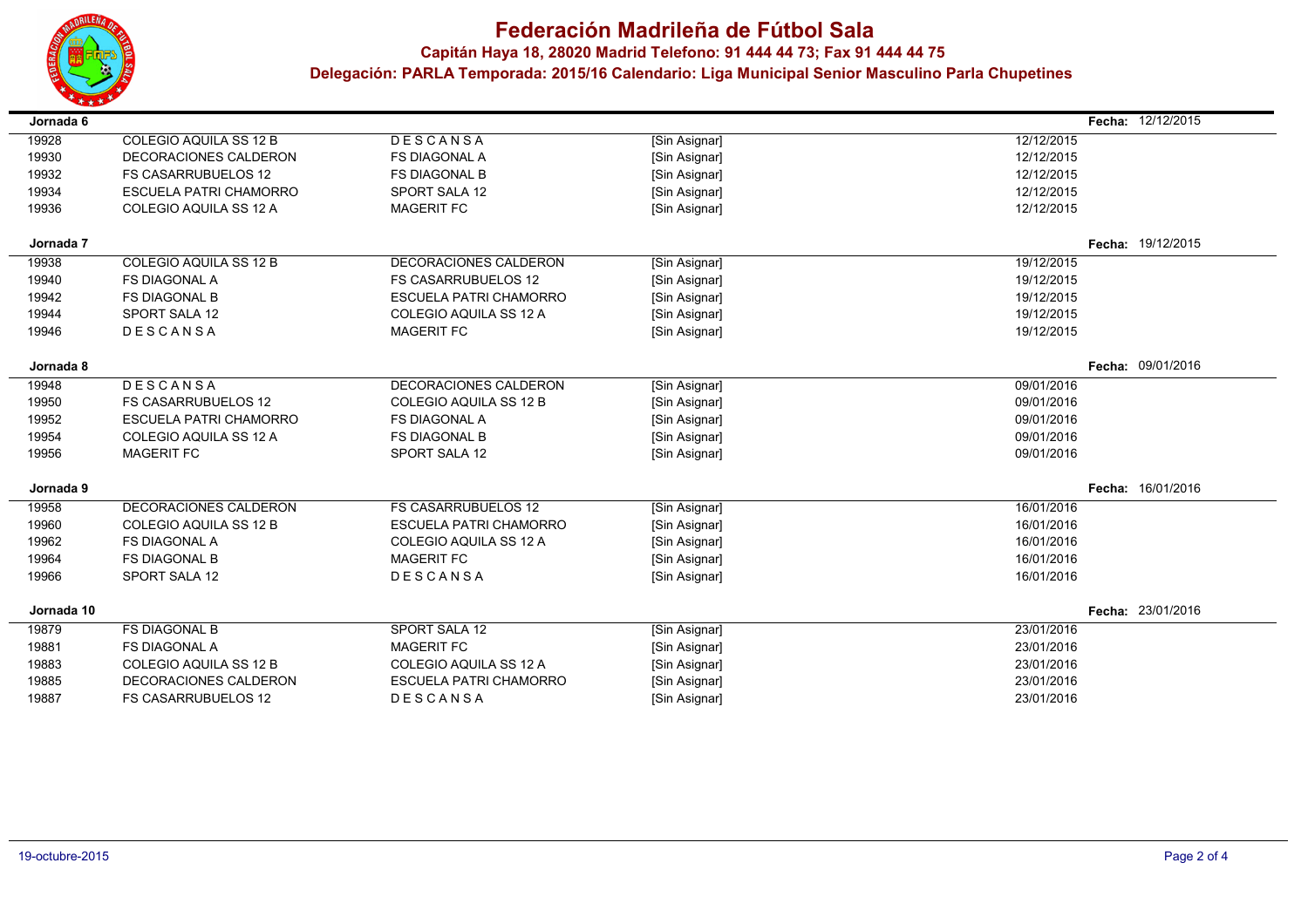

 $\blacksquare$ 

 $\overline{\phantom{a}}$ 

 $\sim$ 

## **Federación Madrileña de Fútbol Sala**

**Capitán Haya 18, <sup>28020</sup> Madrid Telefono: 91 444 44 73; Fax 91 444 44 75**

| Jornada 11 |                               |                               |               |            | Fecha: 30/01/2016 |
|------------|-------------------------------|-------------------------------|---------------|------------|-------------------|
| 19889      | DESCANSA                      | <b>FS DIAGONAL B</b>          | [Sin Asignar] | 30/01/2016 |                   |
| 19891      | SPORT SALA 12                 | <b>FS DIAGONAL A</b>          | [Sin Asignar] | 30/01/2016 |                   |
| 19893      | <b>MAGERIT FC</b>             | COLEGIO AQUILA SS 12 B        | [Sin Asignar] | 30/01/2016 |                   |
| 19895      | COLEGIO AQUILA SS 12 A        | DECORACIONES CALDERON         | [Sin Asignar] | 30/01/2016 |                   |
| 19897      | <b>ESCUELA PATRI CHAMORRO</b> | <b>FS CASARRUBUELOS 12</b>    | [Sin Asignar] | 30/01/2016 |                   |
| Jornada 12 |                               |                               |               |            | Fecha: 06/02/2016 |
| 19899      | <b>FS DIAGONAL A</b>          | <b>FS DIAGONAL B</b>          | [Sin Asignar] | 06/02/2016 |                   |
| 19901      | COLEGIO AQUILA SS 12 B        | <b>SPORT SALA 12</b>          | [Sin Asignar] | 06/02/2016 |                   |
| 19903      | DECORACIONES CALDERON         | <b>MAGERIT FC</b>             | [Sin Asignar] | 06/02/2016 |                   |
| 19905      | <b>FS CASARRUBUELOS 12</b>    | COLEGIO AQUILA SS 12 A        | [Sin Asignar] | 06/02/2016 |                   |
| 19907      | <b>ESCUELA PATRI CHAMORRO</b> | DESCANSA                      | [Sin Asignar] | 06/02/2016 |                   |
| Jornada 13 |                               |                               |               |            | Fecha: 13/02/2016 |
| 19909      | DESCANSA                      | <b>FS DIAGONAL A</b>          | [Sin Asignar] | 13/02/2016 |                   |
| 19911      | <b>FS DIAGONAL B</b>          | COLEGIO AQUILA SS 12 B        | [Sin Asignar] | 13/02/2016 |                   |
| 19913      | SPORT SALA 12                 | DECORACIONES CALDERON         | [Sin Asignar] | 13/02/2016 |                   |
| 19915      | <b>MAGERIT FC</b>             | <b>FS CASARRUBUELOS 12</b>    | [Sin Asignar] | 13/02/2016 |                   |
| 19917      | COLEGIO AQUILA SS 12 A        | <b>ESCUELA PATRI CHAMORRO</b> | [Sin Asignar] | 13/02/2016 |                   |
| Jornada 14 |                               |                               |               |            | Fecha: 20/02/2016 |
| 19919      | COLEGIO AQUILA SS 12 B        | <b>FS DIAGONAL A</b>          | [Sin Asignar] | 20/02/2016 |                   |
| 19921      | DECORACIONES CALDERON         | <b>FS DIAGONAL B</b>          | [Sin Asignar] | 20/02/2016 |                   |
| 19923      | <b>FS CASARRUBUELOS 12</b>    | SPORT SALA 12                 | [Sin Asignar] | 20/02/2016 |                   |
| 19925      | <b>ESCUELA PATRI CHAMORRO</b> | <b>MAGERIT FC</b>             | [Sin Asignar] | 20/02/2016 |                   |
| 19927      | COLEGIO AQUILA SS 12 A        | DESCANSA                      | [Sin Asignar] | 20/02/2016 |                   |
| Jornada 15 |                               |                               |               |            | Fecha: 27/02/2016 |
| 19929      | DESCANSA                      | COLEGIO AQUILA SS 12 B        | [Sin Asignar] | 27/02/2016 |                   |
| 19931      | <b>FS DIAGONAL A</b>          | DECORACIONES CALDERON         | [Sin Asignar] | 27/02/2016 |                   |
| 19933      | <b>FS DIAGONAL B</b>          | <b>FS CASARRUBUELOS 12</b>    | [Sin Asignar] | 27/02/2016 |                   |
| 19935      | SPORT SALA 12                 | <b>ESCUELA PATRI CHAMORRO</b> | [Sin Asignar] | 27/02/2016 |                   |
| 19937      | <b>MAGERIT FC</b>             | COLEGIO AQUILA SS 12 A        | [Sin Asignar] | 27/02/2016 |                   |